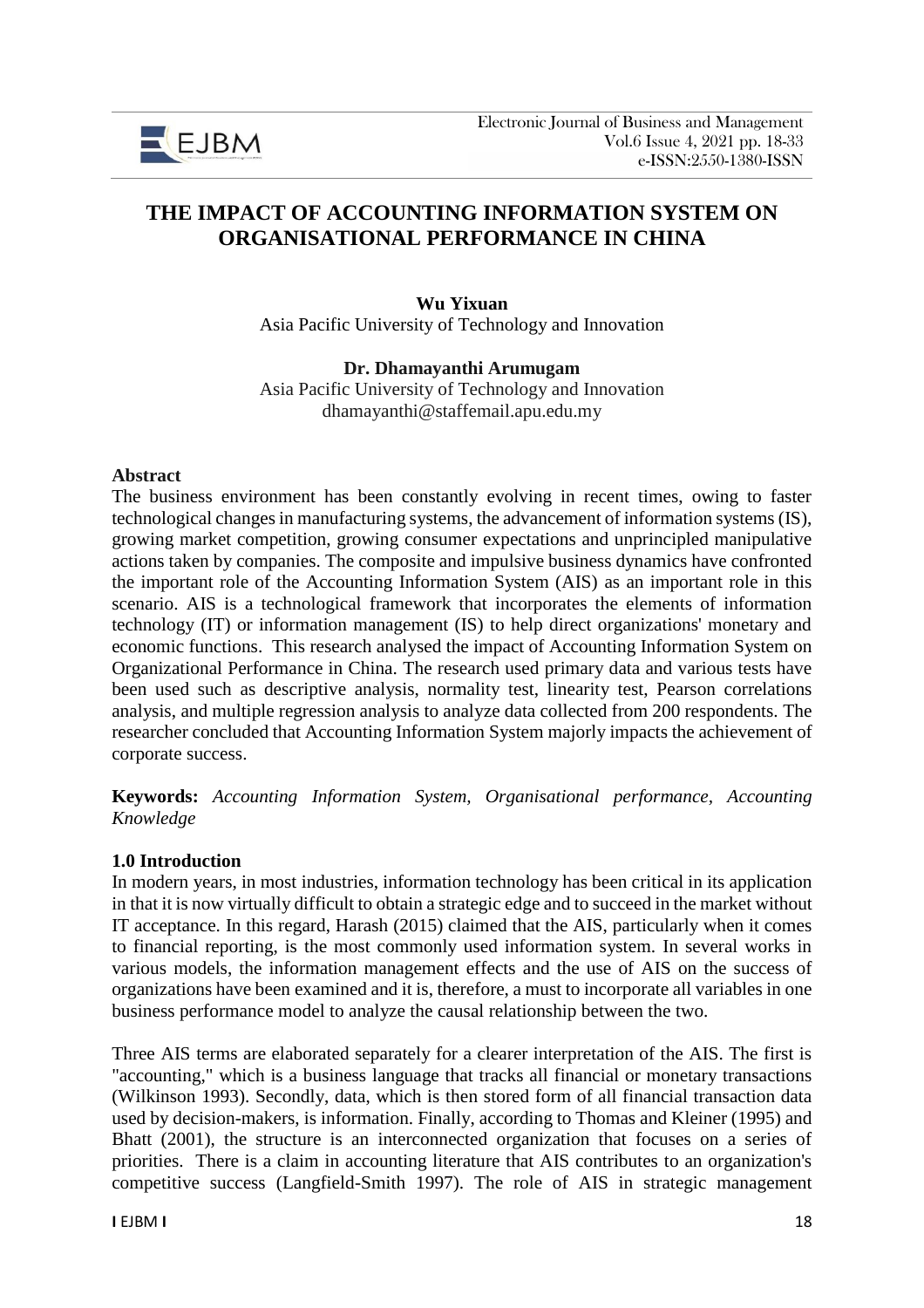decisions was studied by a study undertaken by Bouwens and Abernethy (2000) and the characteristics of AIS were also investigated for various strategic objectives. The effect of AIS on the efficiency of the company has also been noted by considering the different designs of AIS on the various strategies. Therefore, this research analyses the impact of Accounting Information System on performance especially focusing on China.

# **1.1 Problem Statement**

There is a claim in accounting literature that AIS contributes to an organization's competitive success (Langfield-Smith 1997). The role of AIS in strategic management decisions was studied by a study undertaken by Bouwens and Abernethy (2000) and the characteristics of AIS were also investigated for various strategic objectives. The effect of AIS on the efficiency of the company has also been noted by considering the different designs of AIS on the various strategies.

Several scholars, such as Jarvenpaa and Ives (1991), Hussein et al. (2005), Lerwongsatien and Wongpinunwatana (2003), Thong and Yap (1995) studied the effect on AIS in developing countries around two decades earlier of top management support and accounting manager information. Ang et al. (2001) performed a report on SMEs but contrasted the role of awareness of the alignment and non-alignment of AIS by accounting managers. In the background of developed countries, where SMEs have recently started implementing technologies, there is a lack of studies researching the effect of accounting managers' expertise and top management support on AIS implementation.

The effect of top management support and accounting managers' expertise on the AIS in a developed world, along with the further impact of the AIS on the OP and PM of SMEs, should also be evaluated. Based on the aforementioned discussion, it is noted that the expertise of top management support and accounting managers is linked to AIS, and AIS contributes to OP and from the PM. This research aims to explain the relationship in a developed world between top management help, the expertise of accounting managers, AIS, OP, and PM. Therefore, this study will analyse the impact of AIS on China's organisational performances.

# **2.0 Literature Review**

# **Agency Theory**

Over the last 20 years' agency theory has become one of the most popular accounting theoretical paradigms. The key benefit of agency theory that made it interesting for accounting scientists is that it helps us to specifically integrate conflicts of interest and incentives into our models. This is relevant because much of the accounting and audit motivation is linked to the management of compensation issues (Kaplan and Norton, 1993).

It is normally believed to be risk-neutral and to be a risk- and effort-unfriendly agent. The director and agent are expected to be self-interest oriented, which can contribute to contradictory goals. These contradictory priorities are balanced by arbitration arrangements (David, Julie Smith et al, 1999). The rules for exchanging the outcomes between the principal and the agent are called agreements, whether written or not. Agency theory thus offers a way to examine systematically and explicitly the economic elements of reward offset contracts, based on the amounts of effort or effort replacement.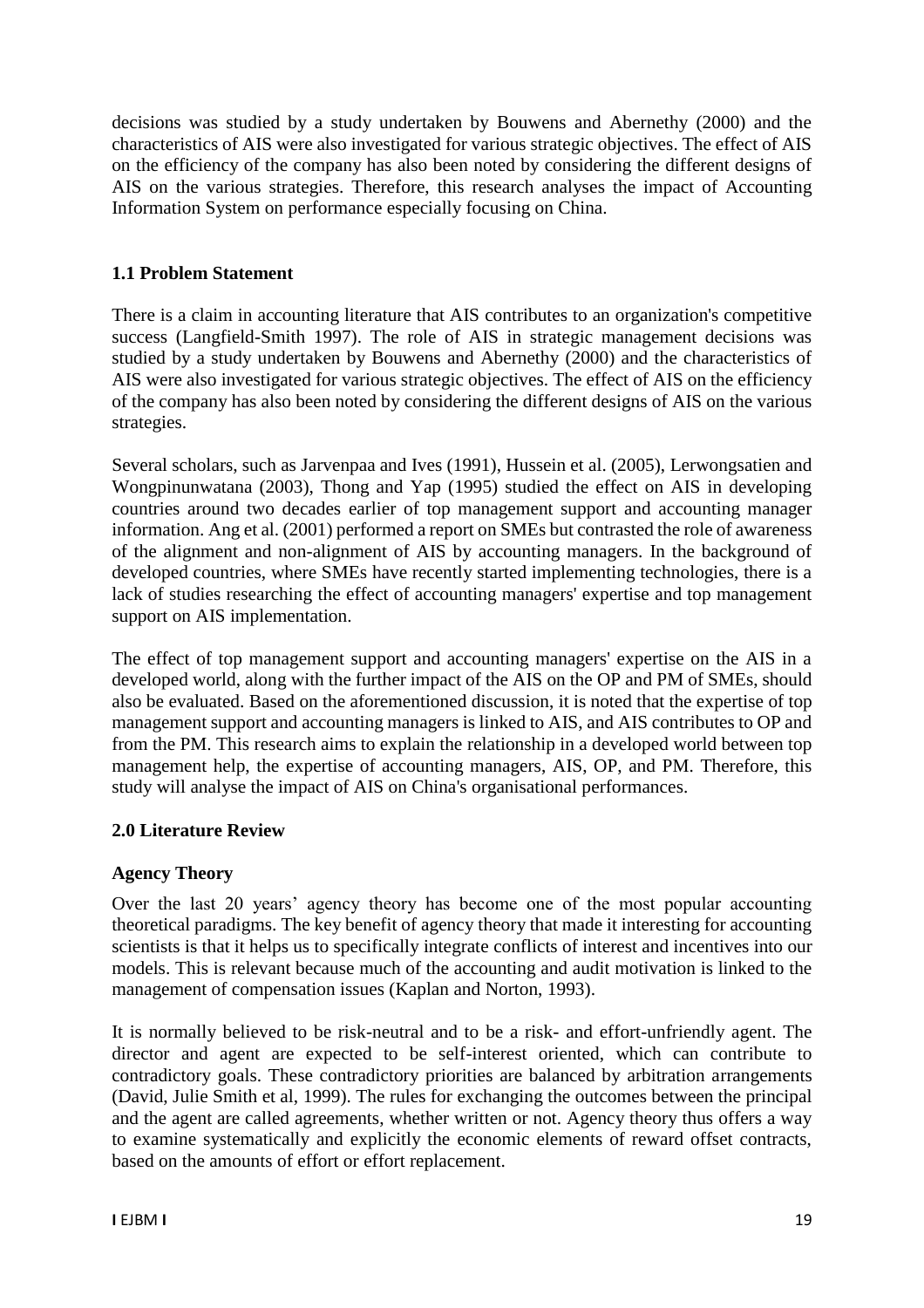In conclusion, agency theory answers two questions in this research: how do the information, accounting and compensation processes impact (reduce or exacerbate) incentive problems? And how does the presence of motivation issues impact computer systems design and structure? Agency theory offers a structure for solving these problems and for a thorough analysis of the relationship between accounting, motivation and behavioural information systems.

The AIS processes non-financial and financial transactions that specifically influence the processing of financial transactions. Wilkilson et al. (2000) suggest that AIS not only processes financial reports and accounting information but also translates non-financial data into accounting data. Non-financial and financial data were gradually turned into accounting knowledge for decision-making. The central units and integrated elements of AIS are the selection, sorting, storage and dissemination of information to facilitate the control and decision-making process within an organisation (Laudon & Laudon 2005).

AIS is the combination of intertwined physical and non-physical elements. To address financial challenges, these elements work together to process financial transaction data (Susanto 2007). According to Laudon and Laudon (2005), to facilitate decision-making and job activities at various functional levels in an organisation, different types of IS are needed. To deliver usable decision-making information, much of the IS is required to combine the different functional layers of information and business processes. The integration of systems is also important. Organizations are currently using web and automated evidence in their AIS to make informed decisions (Huang, Lee & Wang 1999). Conway (2009) notes that PM is efficiently done optimally in an operation that guarantees the objectives. The PM concentrates on the OP. The AIS affects the PM and affects the whole company by influencing separate divisions (Conway 2009).

# **H1: There is a significant relationship between accounting knowledge and organisational performance.**

Management is engaged in multiple efforts to collect accurate knowledge so that the PM can develop. The accuracy of knowledge provides the company with a strategic advantage. AIS provides an opportunity to access quality knowledge that acts as a competitive value (Xu 2010). Organizations are also investing in AIS to improve the timely flow of quality knowledge for better management decisions. Essex and Magal (1998) argue that for management, quality information obtained through AIS is important. Therefore, to back up their management decisions, companies also use AIS. In decision-making, financial analysis of accounting details is typically used and sometimes the analysis is performed using AIS.

Using enterprise technologies, AIS can process a vast volume of knowledge for organization managers and owners. Management efficiency is measured by the goals and milestones reached. Management typically evaluates success by using the estimates and budgets to compare them with the actual performance and then define the unexpected consequences that need follow-up. The managers are mainly responsible for assessing the financial risk of the processes and are also responsible for the development, execution and evaluation of the internal control systems. Internal controls usually deal with AIS, where the primary role of internal control is to transfer the organization's financial records. Managers should also use internal monitoring to assess and track the efficiency of accounting processes for firm results. PM is important for the company's average valuation to rise. The most common source of data in an enterprise is AIS. The AIS is designed to provide all management levels with sufficiently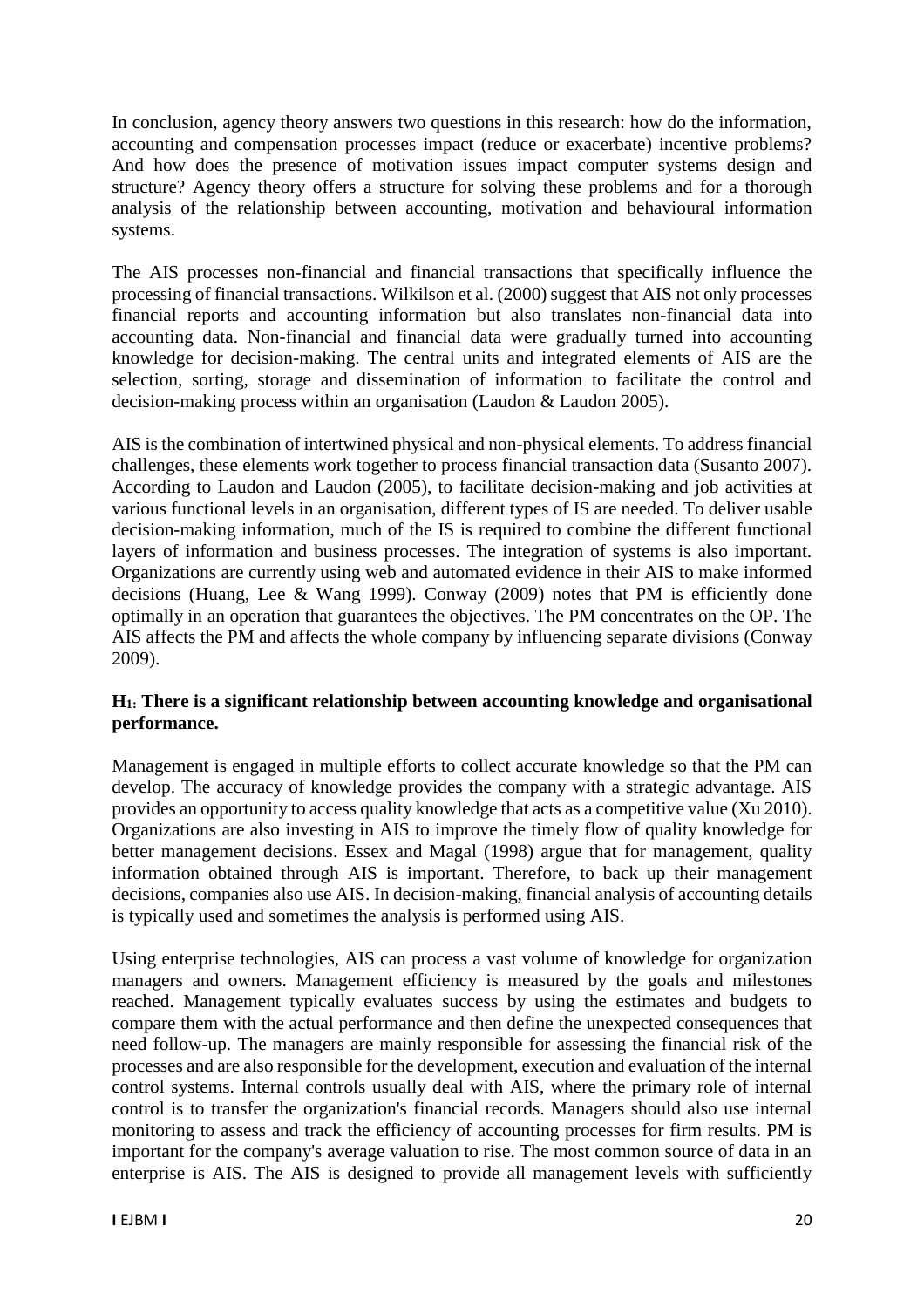reliable and timely information to assist them in making a decision and growing the PM, which eventually leads to high OP.

# **H2: There is a significant relationship between managing support and organization performance.**

Chenhall (2003) stated that multiple AIS architectures have different strategic organizational directions, increasing overall organizational efficiency (OP). Increased resource distribution in AIS makes the corporate culture more streamlined and solid, helping the enterprise meet shifting market environmental circumstances (Al-Najjar, 2017). In reality, AIS is a framework that uses an organization's financial records, integrating numerous accounting systems and tools with various methods with the aid of IT to track publishable internal and external data, financial reporting and pattern analysis to forecast an organization's results.

# **H3: There is a significant relationship between record-keeping performance and organisational performance.**

### **3.0 Methodology**

This research is based on quantitative analysis and based on a survey method covering 200 questionnaires distributed to the employees of the organisations in China. Random sampling was adopted for the study as the population is very high. The research work is mainly based on primary data collected from the sample respondents by administering a questionnaire developed for the purpose. the sample respondents. The instrument was administered through mail to 350 respondents out of which, 200 responses were obtained. Hypothesis was tested based on the regression model and recommendations are given based on the outcome of the result.

#### **Figure 1: Conceptual Framework**

#### **Independent Variable**

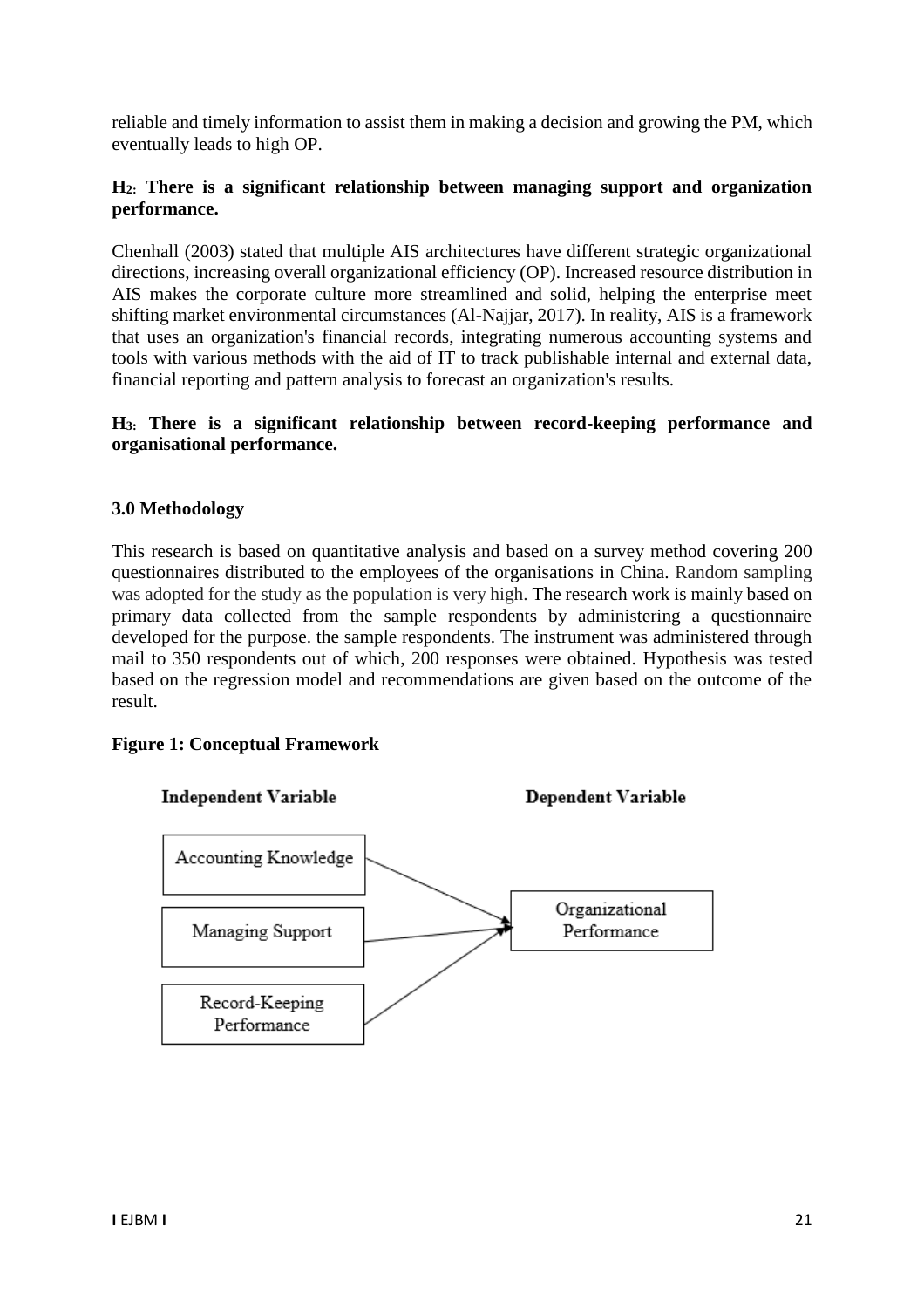### **4.0 Analysis and Result**

This part deals with the analysis and interpretation of the factors influencing the Budgetary Control in SMEs in Malaysia. Data was collected through a structured questionnaire from the respondents for this research study. The data collected from the respondents were coded and systematically analyzed and presented under various headings in the following pages. Appropriate statistical tools were applied based on the problem being studied and the results were presented. The tools and techniques used for the analysis are percentage, mean score and regression model.

# **4.1 Reliability Test**

Reliability and validity of the test are two technical characteristics of the test that show the test's accuracy and usefulness. The two most significant qualities of a test are these. When determining the suitability of the test for your use, you can evaluate these functions. A condensed description of these two abstract concepts is given in this chapter. These examples will allow you to appreciate the facts recorded in test guides and feedback regarding reliability and validity and use that information to determine the suitability of a test for your use.

| Cronbach's Alpha   | Reliability               |  |  |
|--------------------|---------------------------|--|--|
| > 0.9              | Very high reliability     |  |  |
| Between 0.7 to 0.9 | High reliability          |  |  |
| Between 0.5 to 0.7 | Reliability is quite high |  |  |
| < 0.5              | Low reliability           |  |  |

#### **Table 1: Reliability of each variable**

The sample size used to determine the reliability test is 156 samples. The valid sample according to this analysis is 155 which is 99.4%.

# **Table 2: Overall Reliability**

| Cronbach's |            |
|------------|------------|
| Alpha      | N of Items |
| .895       |            |

The Cronbach's Alpha value according to this sample base on each variable is 0.895. According to the validity, the table identified that each question created according to the variable has very high reliability

# *4.2 Multiple Regression Analysis*

The table describes the model summary which explains how long the independent variable is affected by the dependent variable. According to the regression analysis identified that the Rsquare of this analysis is 0.247 which show that the overall relationship of the three variable is only 24.7%. The balance of 75.3% has other factors has affected the dependent variable.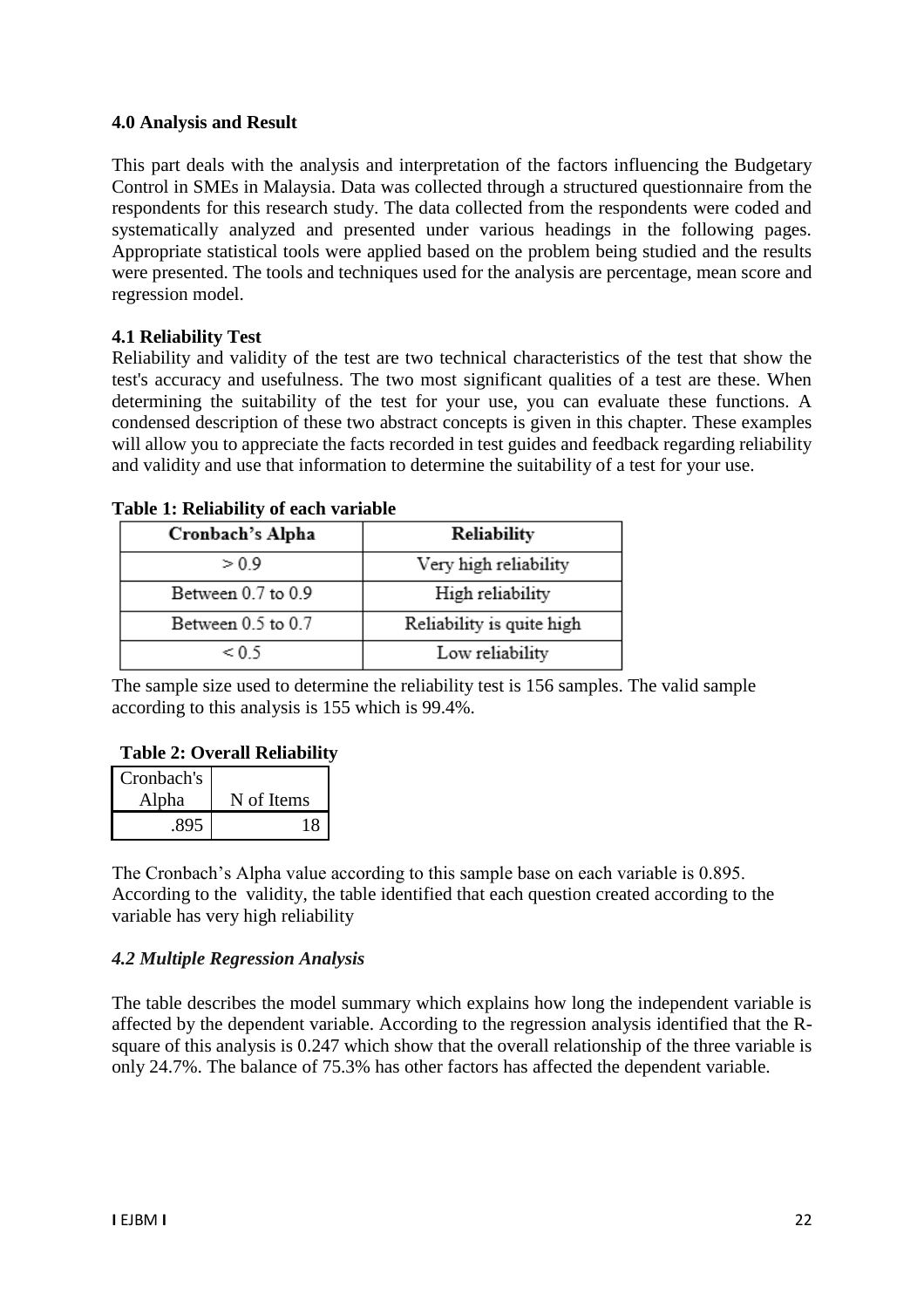| <b>Model Summary</b>                   |                   |          |                      |                                  |  |
|----------------------------------------|-------------------|----------|----------------------|----------------------------------|--|
| Model                                  | R                 | R Square | Adjusted<br>R Square | Std. Error<br>of the<br>Estimate |  |
|                                        | .497 <sup>a</sup> | .247     | .232                 | .611                             |  |
| a. Predictors: (Constant), RKP, MS, AK |                   |          |                      |                                  |  |

**Table 3: Multiple Linear Regression Analysis**

The ANOVA table explains whether the model is fit to explain the overall effect of the independent variable and independent variable. The P-Value of the model is 0.000 which is less than 5%. This shows that the model is fit to explain the effect of each variable on the dependent variable.

# **Table 4: ANOVA Result**

| <b>ANOVA</b> <sup>a</sup> |                                        |                   |     |                |        |                   |
|---------------------------|----------------------------------------|-------------------|-----|----------------|--------|-------------------|
| <b>Model</b>              |                                        | Sum of<br>Squares | df  | Mean<br>Square | F      | Sig.              |
|                           | Regressio<br>n                         | 19.019            | 3   | 6.340          | 16.634 | .000 <sup>b</sup> |
|                           | Residual                               | 57.930            | 152 | .381           |        |                   |
|                           | Total                                  | 76.949            | 155 |                |        |                   |
|                           | a. Dependent Variable: OP              |                   |     |                |        |                   |
|                           | b. Predictors: (Constant), RKP, MS, AK |                   |     |                |        |                   |

The coefficient table elaborates the relationship and significant effect between the dependent variable and independent variable. The P-value used in this research to indicate the significance is 5%. According to the rule of decision, criteria indicated that if P-Value is less than 5% that particular variable has a significant effect. According to the regression analysis identified that accounting knowledge (AK) and Recordkeeping performance (RKP) has a significant and positive effect on organizational performance. However, managing support has a positive and insignificant effect on organizational performance.

# **Table 5: Analysis of Coefficient**

| <b>Coefficients</b> |                                |               |                              |       |      |
|---------------------|--------------------------------|---------------|------------------------------|-------|------|
|                     | Unstandardized<br>Coefficients |               | Standardized<br>Coefficients |       |      |
| Model               | B                              | Std.<br>Error | Beta                         | t     | Sig. |
| (Constant)          | 1.333                          | .328          |                              | 4.061 | .000 |
| AK                  | .400                           | .084          | .405                         | 4.734 | .000 |
| <b>MS</b>           | .024                           | .071          | .028                         | .346  | .730 |
| <b>RKP</b>          | .166                           | .078          | .159                         | 2.126 | .035 |

a. Dependent Variable: OP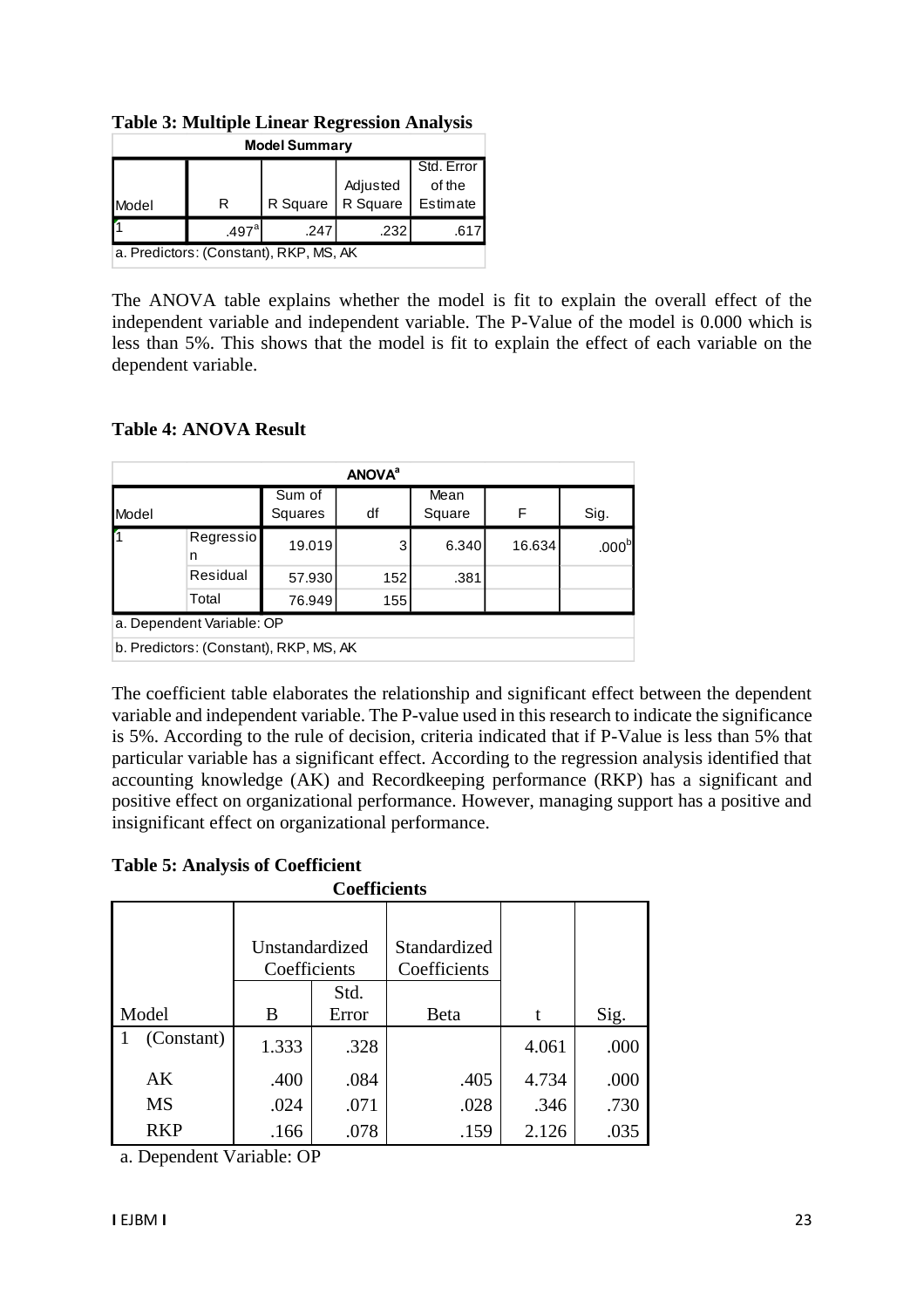### **Accounting Knowledge**

The coefficient value of accounting knowledge toward organizational performance is 0.4. This indicates that 40% of accounting knowledge as the first independent variable is affected organizational performance. However, the balance of 60% is affected by another factor that is not included in this study. Furthermore, the P-value of this variable is 0.000 and the significant value is 4.734. Therefore the relationship between the independent variable and dependent variable is positive and significant because the P-value is less than 5% and the coefficient value is positive.

### **Managing Support**

The coefficient value of managing support toward organizational performance is 0.024. This indicates that 2.4% of managing support as the second independent variable is affected by organisational performance. However, the balance of 97.6% is affected by another factor that is not included in this study. Furthermore, the P-value of this variable is 0.730 and the significant value is 0.346. Therefore the relationship between the independent variable and dependent variable is positive and insignificant because the P-value is more than 5% and the coefficient value is positive.

### **Record Keeping Performance**

The coefficient value of Recordkeeping performance toward organizational performance is 0.166. This indicates that 16.6% of Recordkeeping performance as the first independent variable is affected organizational performance. However, the balance of 83.4% is affected by another factor that is not included in this study. Furthermore, the P-value of this variable is 0.035 and the significant value is 2.126. Therefore the relationship between the independent variable and dependent variable is positive and significant because the P-value is less than 5% and the coefficient value is positive.

#### **5.0 Conclusion**

In contemporary organizations, knowledge has a major authority and there is a higher obligation from the corporate point of view to make use of it. While the study in this specific field has not yet been completed, the majority of them believe that knowledge as part of the technical imperative should not be unnoticed. Indeed, for many organizations, the AIS has been an inevitable organ. While there are some drawbacks, the advantages of using AIS are massive. Executives should find ways to interact with this gift of science and technology and make the most of it to gain strategic advantages through the efficient utilization of capital to achieve a higher standard of the operating environment, quick and effective exchange of knowledge, and, most prominently, to preserve the future organizational requirements. This paper is an attempt to construct another overall framework for the powers that manipulate the success of the company. AIS's highlighted positions may have a major impact on the achievement of corporate success. However, it can also be noted that only the appropriate details can be provided by the AIS; it is the managers or executives who should determine whether or not to use this information effectively.

# **5.1 Implications**

The research was limited to the effect of AIS activities on market efficiency only for Chinese SMEs. This has narrowed the scope of such studies to one specific community and industry. Further studies with large parameters with several cultural or comparative assessments will produce diverse and border results, taking more variables considering many industries.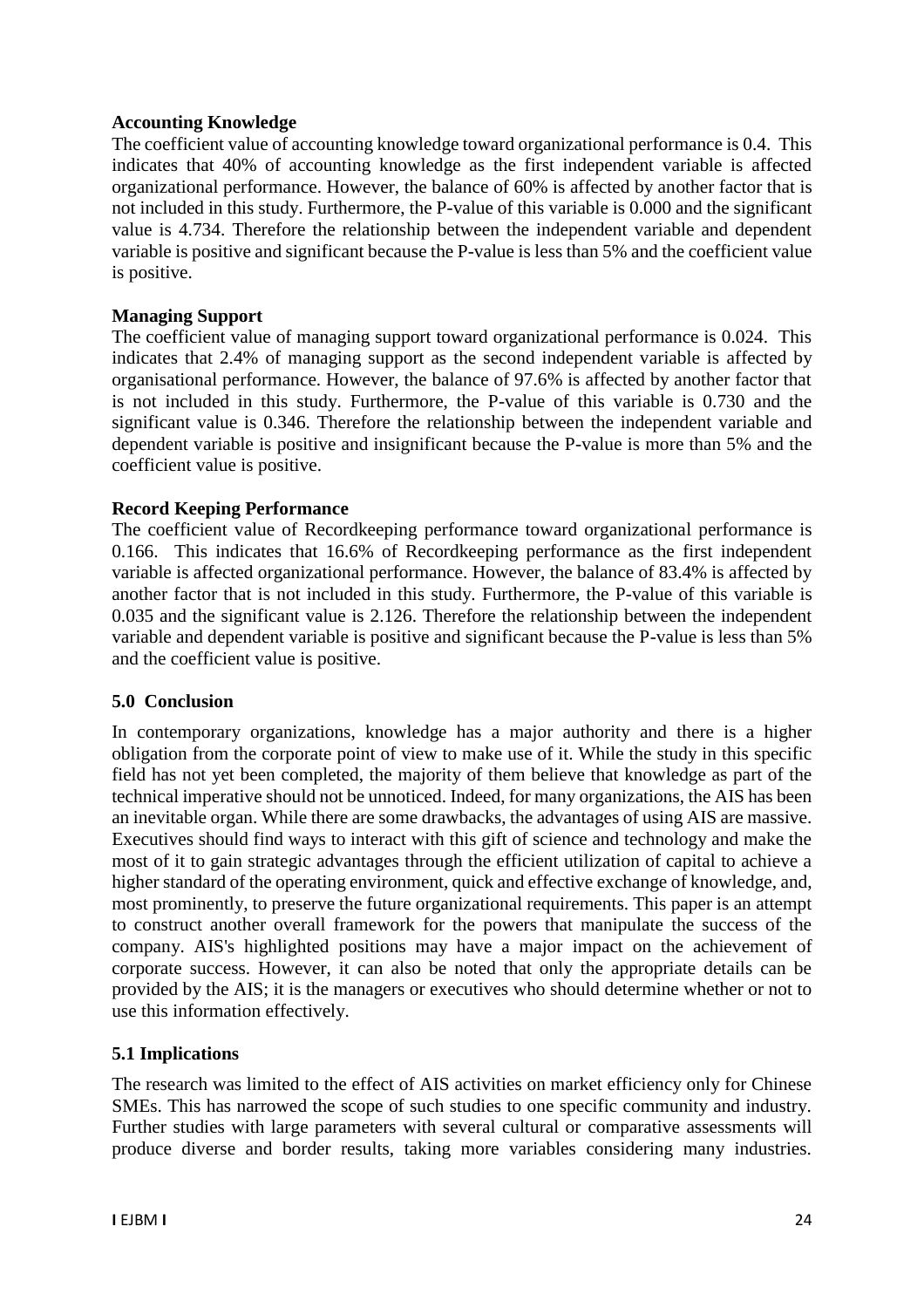Therefore, the report has a research gap that could be satisfied by carrying out further work on this essential management field.

### **5.2 Recommendation**

This research is expected to lead to further realization in the future literature of AIS applications and firm results. To achieve more success, it narrates the integration of AIS applications into organizational functions. There is still inadequate research in place on the role of ASI in results. The void is supposed to be filled to some degree by this report. On the other hand, because of its value in raising the efficiency of the company, these findings will drop some directed results for the owners/managers that motivate them to amplify focus on the AIS applications.

As the need for outsourcing accounting functions to contractors could be decreased or removed, this analysis will help to reduce the cost of operations. In cases where accounting expertise is minimal, only eligible vendors with proven experience and a clear understanding of the special features of accounting functions should be associated with SMEs. SMEs can also take advantage of their partnerships with accounting companies to establish and execute AIS efficiently. Finally, to identify resources and organize their efforts to support their information needs, SMEs should maintain important notes and benefit from their use of AIS.

The lack of expertise has been established in several studies carried out in developed countries, and top management support could reduce organizational efficiency, particularly in the small and medium-sized private sector. Furthermore, government funding plays an important part in enhancing the efficiency of these organizations, supporting organizations, and motivating them to use AIS. Government assistance has also played a major role in speeding up IT adoption among small and medium-sized enterprises, especially in developed economies. The use of accounting data and the use of IT for corporate decisions is also lagging behind those of developing countries.

#### **6.0 References**

Abu-Jarad, Y. I., Nikbin, D., & Nor Aini, Y. (2010). A Review Paper on Organizational Culture and Organizational Performance. International Journal of Business and Social Science, 1(3). Accounting, Organizations and Society, 29, 3-4, 303-326. http://dx.doi.org/10.1016/S0361- 3682(02)00096-X

Ahmad, Muhannad Akram, and Seif Obeid Al-Shbiel. 2019. "The Effect of Accounting Information System on Organizational Performance in Jordanian Industrial SMEs: The Mediating Role of Knowledge Management." International Journal of Business and Social Science 10(3):99–104.

Ahmed Ezzat, (2008)," The Operating Electronic for the Accounting Data and Its Effect on the Results of the Work of Accounting", the Science and Technology University, Sciences Administrative and Humanities College, Sana'a – Yemen.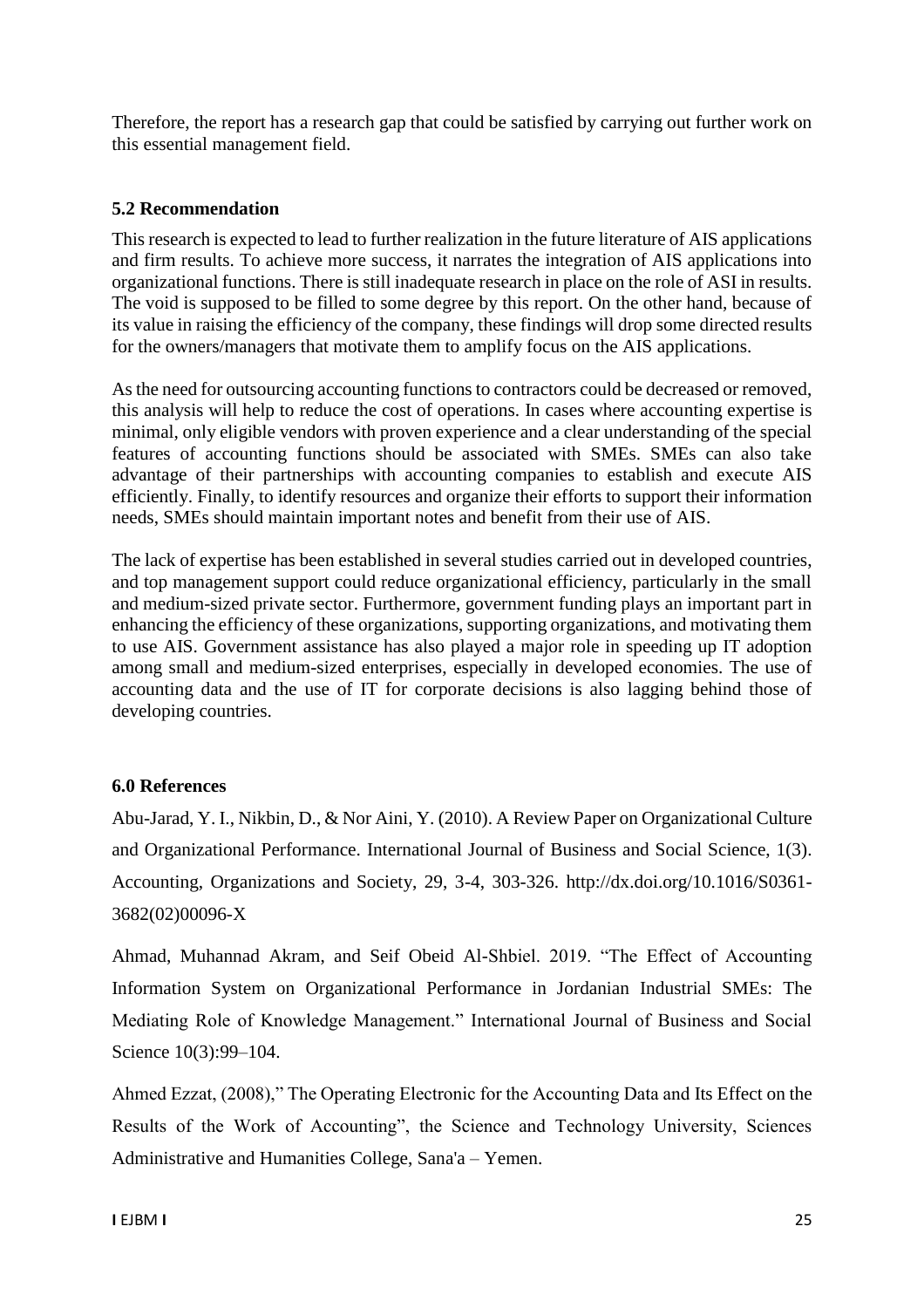Al Shamsi, J. (2007). The Role of Judiciary in United Arab Emirates. IALS Conference, Learning from Each Other: Enriching the Law School Curriculum in an Interrelated World.

Al-Delawi, Amjad S., and Waheed M. Ramo. 2020. "The Impact of Accounting Information System on Performance Management." Polish Journal of Management Studies 21(2):36–48.

Al-Fasfus, F., and O. Shaqqour. 2018. "The Effect of Accounting Performance on Accounting Information Systems, Planning and Controlling In Jordanian Commercial Banks - Survey Study." Academy of Accounting and Financial Studies Journal 22(2):1–11.

Alrawi, H. A., & Thomas, S. S. (2007). Application of contingency theory of accounting information to the uae banking sector. Asian Academy of Management Journal 12(2), 33-55.

Alves, M. C. G. (2010). Information technology roles in accounting tasks – A multiple-case study. Trade, Economics and Finance 1(1), 103-107.

Armstrong, N., & Baron, A. (1998). Performance management – the new realities. The institute for personnel development, London.

Atkinson, A. A., et al. (1997). A stakeholder approach to strategic performance measurement. Sloan Management Review 38, 25-38.

Beck, T., et al. (2008). "Finance, firm size, and growth. Journal of Money, Credit and Banking 40(7), 1379-1405.

Beg, Kashif. 2018. "Impact of Accounting Information System on the Financial Performance of Selected FMCG Companies." Asian Journal of Applied Science and Technology (AJAST) (Open Access Quarterly International Journal 2(3):8–17.

Beke, J. (2010). Review of international accounting information systems. Accounting and Taxation 2(2), 25-30.

Bhatt, G. D. (2001). Knowledge management in organizations: examining the interaction between technologies, techniques, and people. Journal of Knowledge Management, 5(1), 68- 75. http://dx.doi.org/10.1108/13673270110384419

Bhatt, Ganesh D. 2001. "Knowledge Management in Organizations: Examining the Interaction between Technologies, Techniques, and People." Journal of Knowledge Management 5(1):68– 75.

Boockholdt, J. (1999). Accounting Information Systems Transaction Processing and Control. The Mac-Graw-Hill companies, 5, 433-444.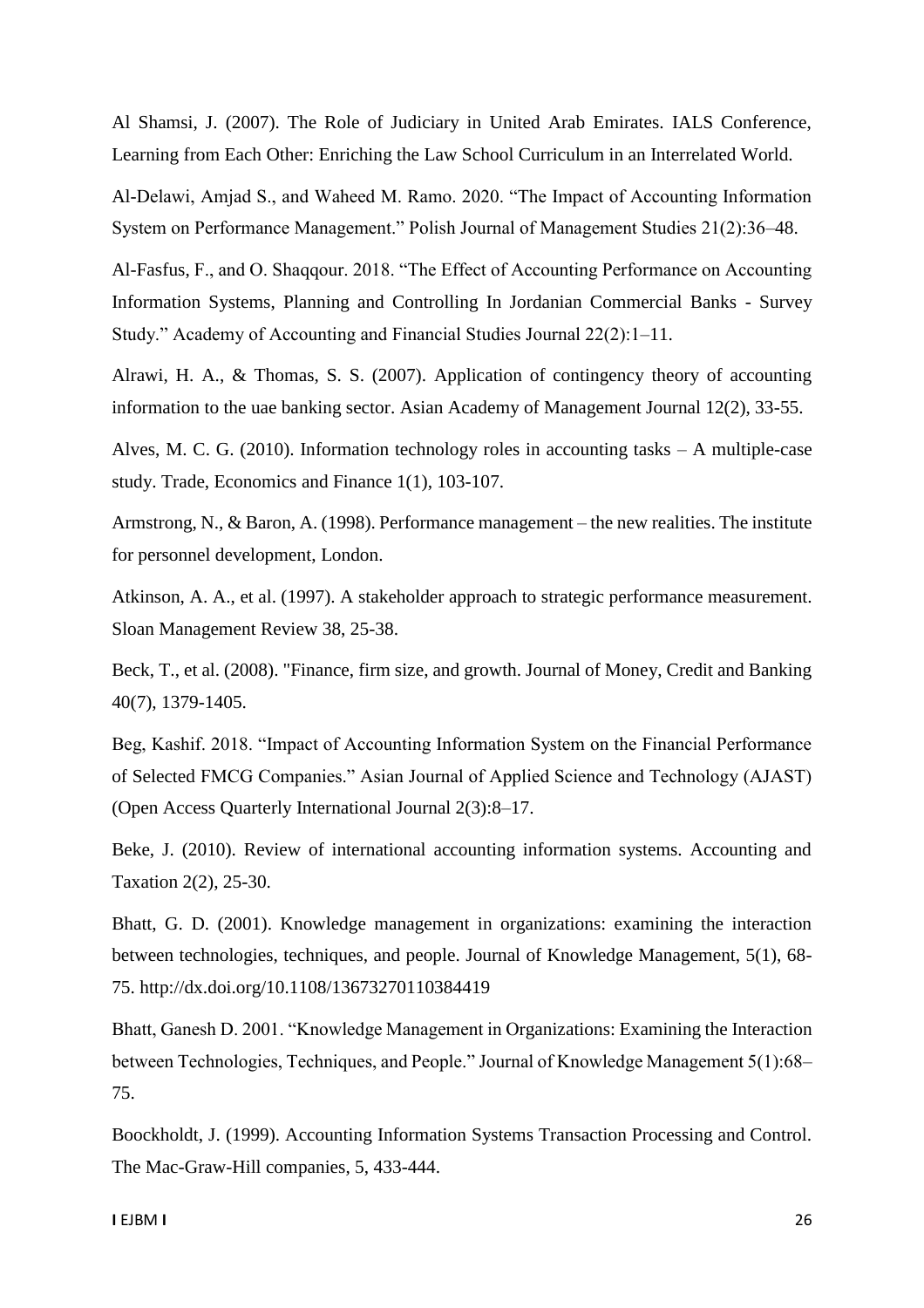Borthick, A. F., & Clark, R. L. (1990). Making accounting information systems work: An empirical investigation of the creative thinking paradigm. Journal of Information Systems, 4(3), 48-62.

Boulianne, E. (2007). Revisiting fit between AIS design and performance with the analyzer strategic-type.

Bricker, R., & Chandar, N. (1998). On applying agency theory in historical accounting research. Business and Economic History 27(2), 486-499.

Buonanno, G., et al. (2005). Exploring the role of inter-organizational information Systems within SMEs Aggregations, 6-8.

Bushman, R. M., & Smith A. J. (2001). "Financial accounting information and corporate governance. Journal of Accounting and Economics 32(1-3), 237-333.

Catchpowle, L. & Cooper, C. (2005). Accountants and contradiction: The role of the accounting profession in post war Iraq.

Chen, D., et al. (2010). Information Systems Strategy: Reconceptualization, measurement, and implications. Management Information Systems Quarterly 34(2), 233-259

Chenhall, R.H. (2003). Management control systems design within its organizational context: findings from contingency-based research and directions for the future. Accounting, Organizations and Society, 28(2-3), 127-168. http://dx.doi.org/10.1016/S0361-3682 (01)00027-7

Christina, Veronica. 2013. "The Mediation Effect of Management Accounting Information System on the Relationship between Knowledge of Accounting Function, Perception of Environmental Uncertainty and Managerial Performance." Proceedings of the 6th International Conference of the Asian Academy of Applied Business 2013 THE (1985):1–11.

Conway, N. (2009). A Course Module on Incorporating Environmental and Social Costs into Traditional Business Accounting Systems, full cost accounting. Carnegie Mellon University Pittsburgh, PA 15213.

Cragg, P. & King, M. (1993). Small-firm computing: Motivators and inhibitors. MIS Quarterly 17(1), 47

DeLone, W. H., & McLean E. R. (1992). Information systems success: the quest for the dependent variable. Information systems research 3(1), 60-95.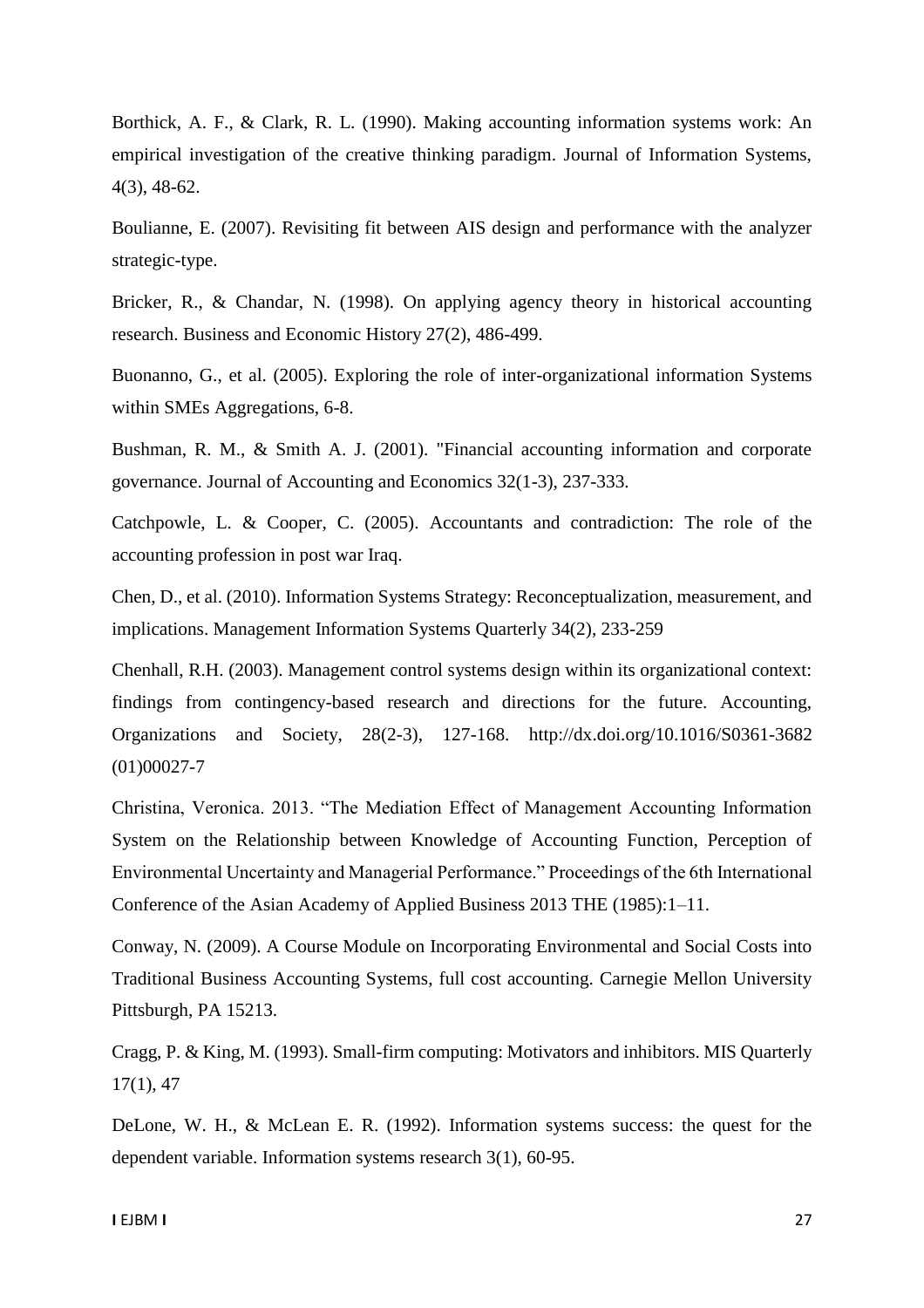Downes, A., & Barclay, N. (2008). The Role of Performance Management in Organizations. An excerpt from The Rational Guide to Planning with Microsoft Office Performance Point Server 2007, Mann Publishing Group (978-1-932577-42-6), 8-12.

Eisenhardt, K. M. (1989). Agency theory: An assessment and review. The Academy of Management Review 14(1), 57-74.

El louadi, M. (1998). The relationship among organisation structure, information technology and information processing in small Canadian firms. Canadian Journal of Administrative Science, 15(2)

Essex, P. A., & Magal, S. R. (1998). Determinants of Information Centre Success. Journal of Management Information Systems, 15(2), 95-117.

Ezzamel, M. & Hoskin K. (2002). Retheorizing accounting, writing and money with evidence from Mesopotamia and ancient Egypt. Critical Perspectives on Accounting 13(3), 333-367.

Fadhil, M. (2011). Managing company's financial among small and medium nonmanufacturing companies. Far East Journal of Psychology and Business 2(2), 17-36.

Fadhil, M. (2011). Managing company's financial among small and medium nonmanufacturing companies. Far East Journal of Psychology and Business 2(2), 17-36.

Flynn, D. (1992). Information systems Requirements: Determination and Analysis. Mac-Graw-Hill Book Company.

Fornell, C., & Larcker, D.F. (1981). Evaluating structural equation models with unobservable variables and measurement error. Journal of Marketing Research, 18(1), 39 - 50. http://dx.doi.org/10.2307/3151312

Forth, J. & McNabb R. (2008). Workplace performance: A comparison of subjective and objective measures in the 2004 workplace employment relations survey. Industrial Relations Journal 39(2), 104-123.

Forth, J. & McNabb R. (2008). Workplace performance: A comparison of subjective and objective measures in the 2004 workplace employment relations survey. Industrial Relations Journal 39(2), 104-123.

Gerdin, J., Greve, J. (2004). Forms of contingency fit in management accounting research-a critical review.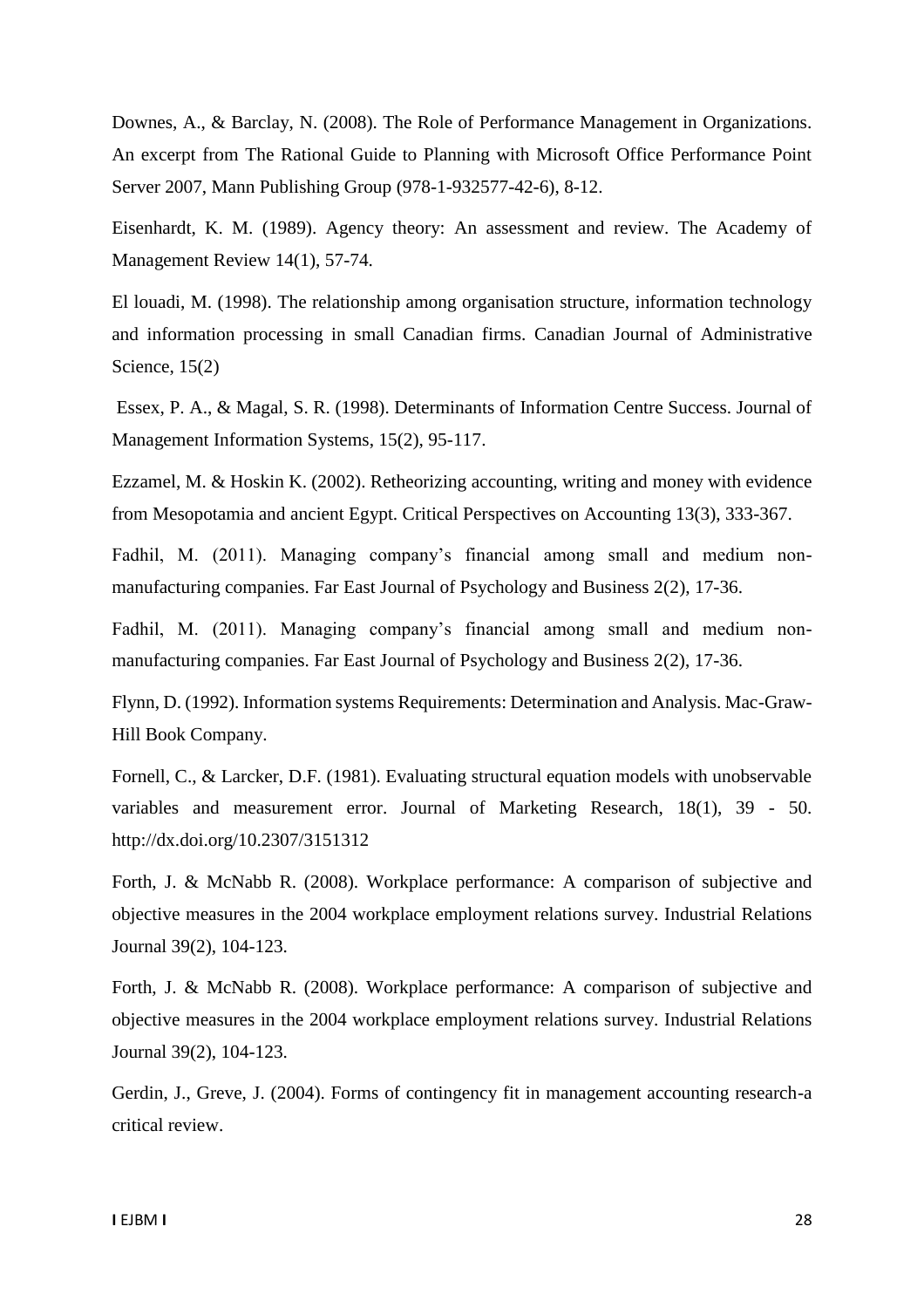Gil, N. (2004). The role of sophisticated accounting system in strategy management. Digital Accounting Research 4(8), 125-144.

Gil, N. (2004). The role of sophisticated accounting system in strategy management. Digital Accounting Research 4(8), 125-144.

Grande, U. E., Estebanez, P. R., & Colomina, M. C. (2010). The impact of Accounting Information Systems (AIS) on performance measures: empirical evidence in Spanish SMEs. The International Journal of Digital Accounting Research, 11(2011), 25 – 43.

Gullkvist, B. (2002). Towards Paperless Accounting and Auditing. E-Business Research Center, Finland.

Hongjiang, Xu. (2010). Data quality issues for accounting information systems implementation: Systems, stakeholders, and organizational factors. Journal of Technology Research, 1- 5.

Huang, H. T., Lee, Y. W., & Wang, R. Y. 1999. Quality Information and Knowledge. Prentice Hall, New Jersey.

Huang, Huan-Tsae, Lee, Y. W., & Wang, R. Y. (1999). Quality information and knowledge. Prentice Hall PTR. Information and Organization Design Series. New York: Springer. International Institute for Educational Planning/UNESCO.

I M Alnajjar, Mohd. 2017. "Impact of Accounting Information System on Organizational Performance: A Study of SMEs in the UAE." Global Review of Accounting and Finance 8(2):20–38.

Ibrahim, S. (1999). An investigation on the relationship between strategic information systems and business strategies in Malaysian organizations.

Ismail, N. A. (2007). The impact of information technology on performance: The mediating role of management accounting systems." Jurnal Teknologi 46, 27-44.

Ismail, N. A., & King, M. (2007). "Factors influencing the alignment of accounting information systems in small and medium sized Malaysian manufacturing firms. Journal of Information Systems and Small Business 1(1-2), 1-20

Ittner, Larcker, Bouwens, & Abernethy. (2000). Quality Strategy, Strategic Control Systems, and Organizational Performance. Accounting, Organizations and Society, 22(3/4), 293-314.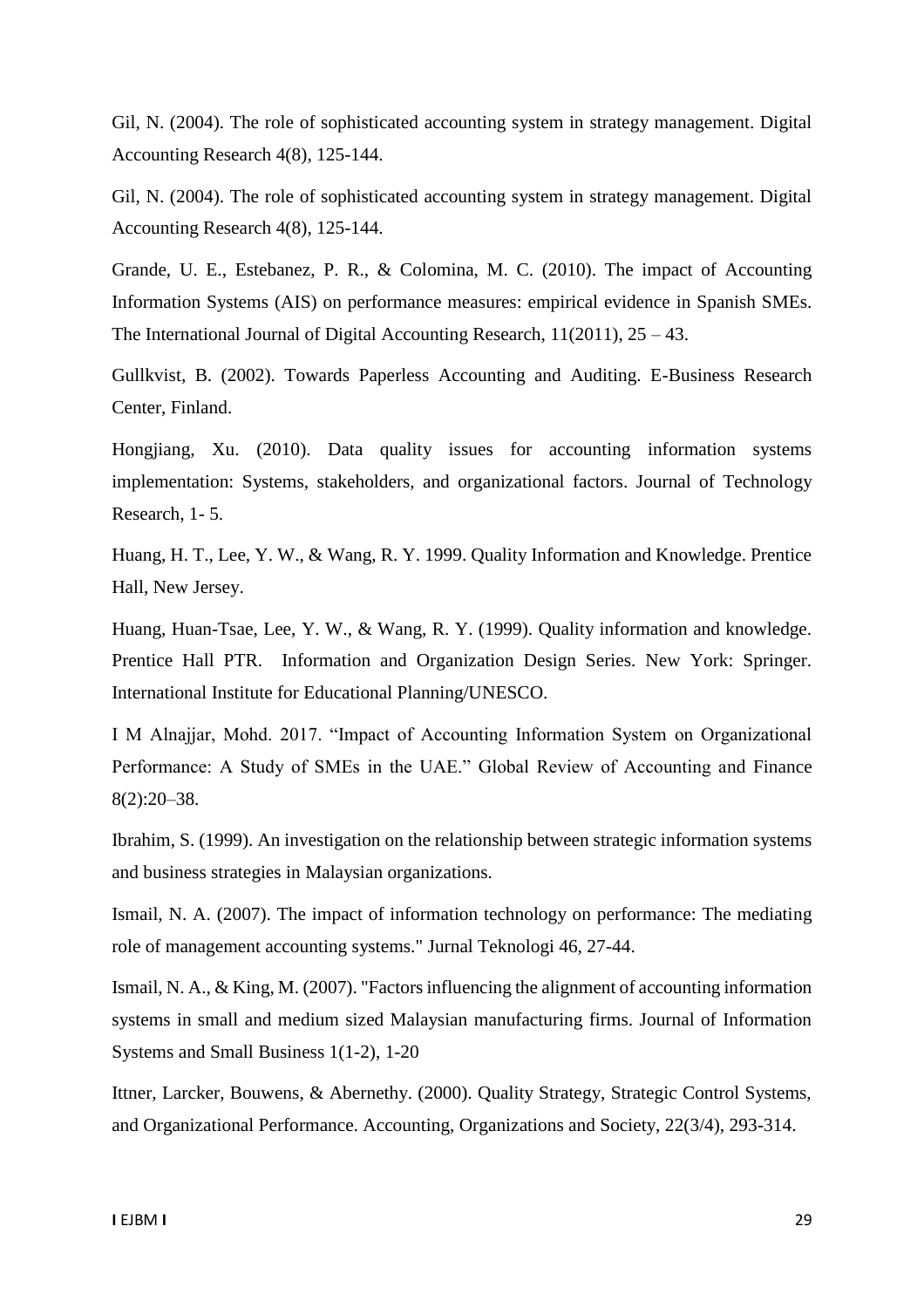Kahn, B. K., Strong, D. M., & Wang, R. Y. (2002) Information quality benchmarks: Product and service performance. Communications of the ACM 45(4).

Kharuddin, S., M.Z. Ashhari, & Nassir, M.A. (2010). Information System and Firms' Performance: The Case of Malaysian Small Medium Enterprises. International business research, 3(4), 33.

Kling, R., et al. (1992). Information systems in manufacturing coordination: economic and social perspectives, Citeseer.

Kouser, R., Awan, A., Rana, G., & Shahzad, F. (2011). Firm Size, Leverage and Profitability: Overriding Impact of Accounting Information System. Journal of Management and Business Review, 1(10), 58-64.

Kren, L. (1997). The role of accounting information in organizational control: The state of the art." Behavioral accounting research: Foundations and frontiers, 1-48

Lambert, R. A. (2006). Agency theory and management accounting. Handbooks of Management Accounting Research, 247-268.

Langfield-Smith, K. (1997). Management Control Systems and Strategy: A critical Review. Accounting, Organizations and Society, 22(2), 207-232. http://dx.doi.org/10.1016/S0361- 3682(95)00040-2

Mcnabb, R., & Whitfield, K. (2003). Varying types of performance related pay and productivity performance. Cardiff University, Cardiff, CF10 3EU, UK.

Mia, L., & Chenhall R. H. (1994). The usefulness of management accounting systems, functional differentiation and managerial effectiveness. Accounting, Organizations and Society 19(1), 1-13.

Miles, R.E., & C.C. Snow (1978). Organization strategy, structure and process. Mc Graw-Hill, New York.

Miller, A., Boehlje, M., & Dobbins, C. (2001). Key Financial Performance Measures for Farm General Managers. Department of Agricultural Economics, Purdue University, ID-243, 5-10.

Mitchell, F., Reid, G., &Smith, J. (2000). Information system development in the small firm: The use of management accounting, CIMA Publishing.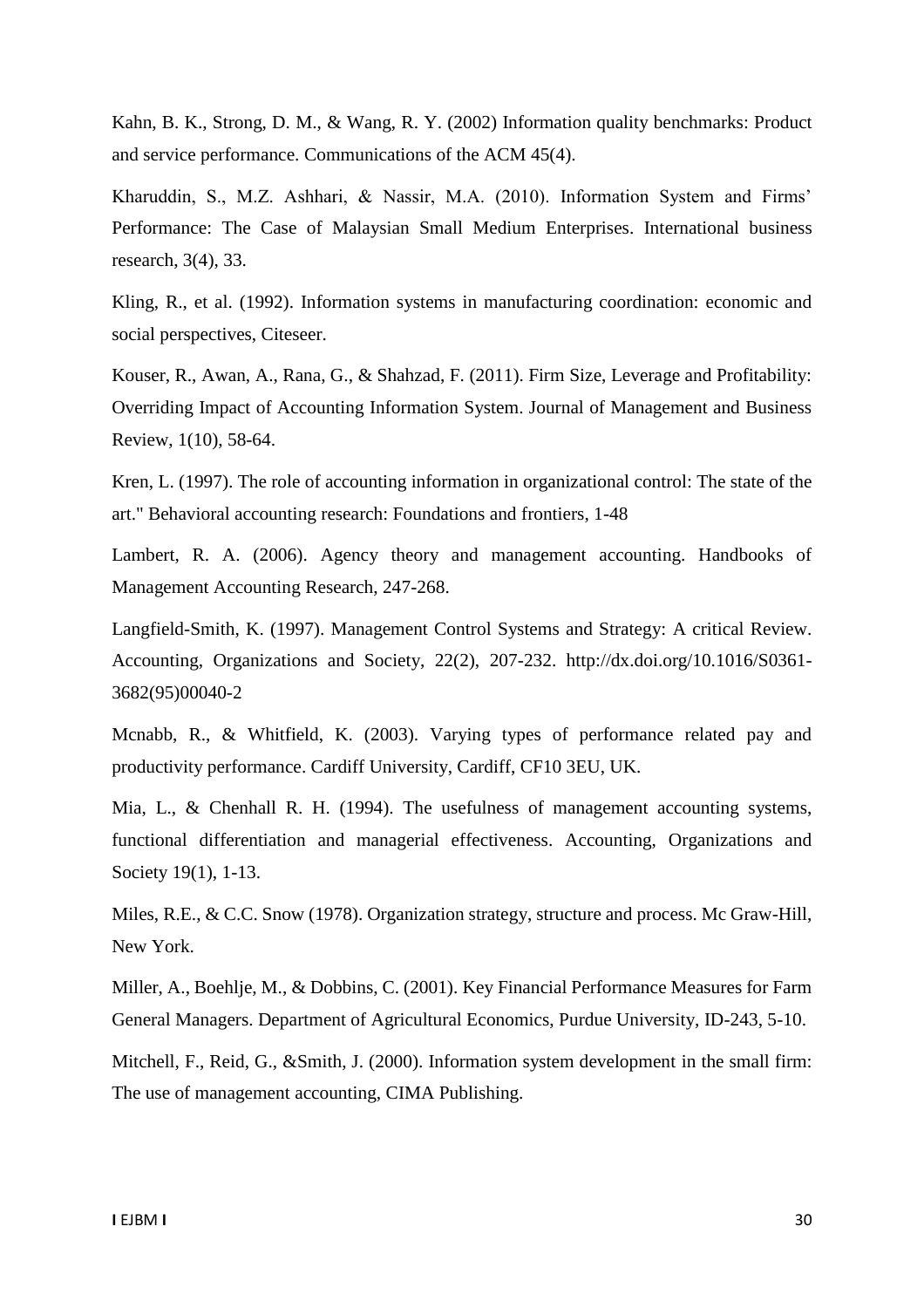Mohsin Kar, Haitham, Khairul Azman Aziz, Ruhanita Maelah, Yusasniza Mohd Yunus, and M. A. Dauwed. 2018. "Enterprises Performance Based Accounting Information System: Success Factors." Asian Journal of Scientific Research 12(1):29–40.

Moody, J. (2003). "Making databases relevant in the accounting information systems course: Exercises for the classroom. 1221-1225.

Nicolaou, A., (2000). A Contingency Model of Perceived Effectiveness in Accounting Information Systems: Organizational Coordination and Control Effects. International Journal of Accounting Information Systems, 1, 91-105. http://dx.doi.org/10.1016/S1467- 0895(00)00006-3

Nzomo, Samuel. 2013. "Impact of Accounting Information Systems on Organizational." International Journal of Accounting Information System (November):1–71.

Performance Management. (2011). In Wikipedia, the free encyclopedia. Retrieved from http://en.wikipedia.org/wiki/Performance\_management

Phusavat, K. P., et al. (2009). Performance measurement: Roles and challenges. Industrial Management & Data Systems 109(5), 646-664.

Pierre J. R., Timothy M. D., George S. Y., & Gerry, J. (2008). Measuring Organizational Performance as a Dependent Variable: A Reviews Towards Methodological Best Practice. Forthcoming Journal of Management.

Porter, M.E. (1985). Competitive Advantage: Creating and Sustaining Superior Performance. The Free Press, New York. Retrieved from Dubai Financial Market. (2000). Overview about Dubai Financial Market. http://www.dfm.ae/pages/default.aspx?c=801

Premkumar, G. (2003). A meta-analysis of research on information technology implementation in small business. Journal of Organizational Computing & Electronic Commerce 13(2),

Premkumar, G. (2003). A meta-analysis of research on information technology implementation in small business. Journal of Organizational Computing & Electronic Commerce 13(2), 91- 121.

Redman, T. C. (1992). Data quality: Management and technology. Bantam Books, Inc. New York, NY.

Retrieved from Dubai Financial Market. (2011). Listed companies at Dubai Financial Market. http://www.dfm.ae/pages/default.aspx?c=1010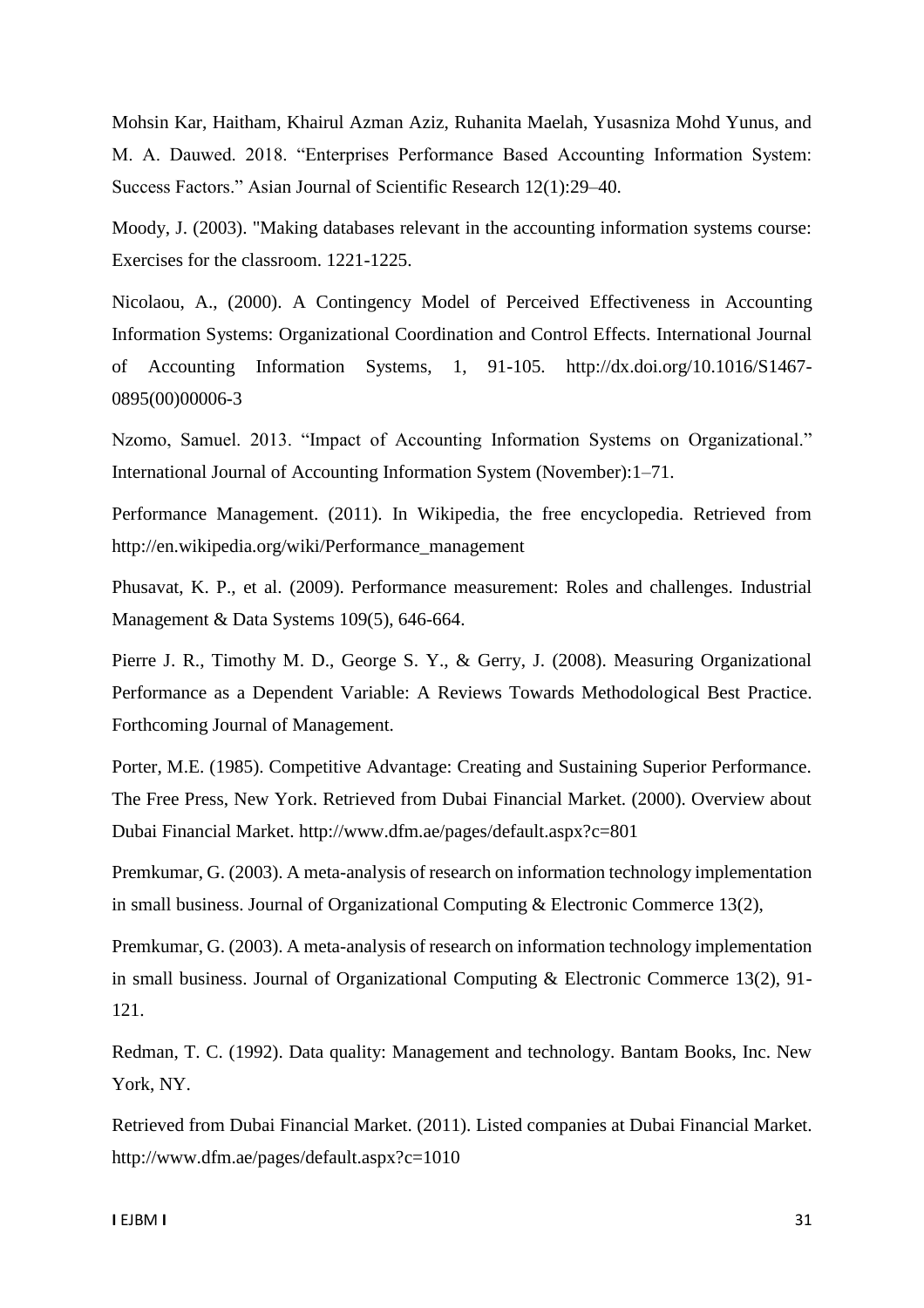Retrieved from the Ministry of Finance and Industry (2005). MOFI introduces new federal accounting information system. http://www.ameinfo.com/50938.html

Rockart, J. F. (1982). The changing role of the information systems executive: A critical success factors perspective. Sloan Management Review 24(1), 3-13.

Romney, Marshall B., Steinbart, P. J., & Cushing, E. B. (1997). Accounting Information System. Seventh Edition, Addison-Wesley.

Romney/stein Bar, (2003), Accounting Information systems, 9th. Sajady, M and Hashem, N (2008) Evaluation of the Effectiveness of Accounting Information Systems. International Journal of Information Science & Technology, Volume 6, Number 2.

Rosa, D., and A. P. Purfini. 2019. "Analysis Effect Quality of Accounting Information Systems to Support Company Performance." IOP Conference Series: Materials Science and Engineering 662(3).

Sadia M. (2011). The Impact of Competitive Advantage on Organizational Performance, European Journal of Business and Management. ISSN 2222-1905, 3(4)

Saira, K., et al. (2010). Information system and firms' performance: The case of Malaysian small and medium enterprises. International Business Research 3(4), 28.

Sajady, H., Dastgir, M., & Hashemnejad. (2008). Evaluation of the effectiveness of accounting information systems.

Sajady, H., et al. (2008). Evaluation of the effectiveness of accounting information systems. International Journal of Information 6(2), 1-11.

Sajjad Hosain, Md. 2019. "The Impact of Accounting Information System on Organizational Performance: Evidence from Bangladeshi Small & Medium Enterprises." Journal of Asian Business Strategy 9(2):133–47.

Salehi, M., Rostami, V., & Mogadam, A. (2010). Usefulness of Accounting Information System in Emerging Economy: Empirical Evidence of Iran. International Journal of Economics and Finance, 2(2).

Salleh, M., et al. (2010). Relationship between information systems sophistication and performance measurement. Industrial Management & Data Systems 110(7), 993-1017.